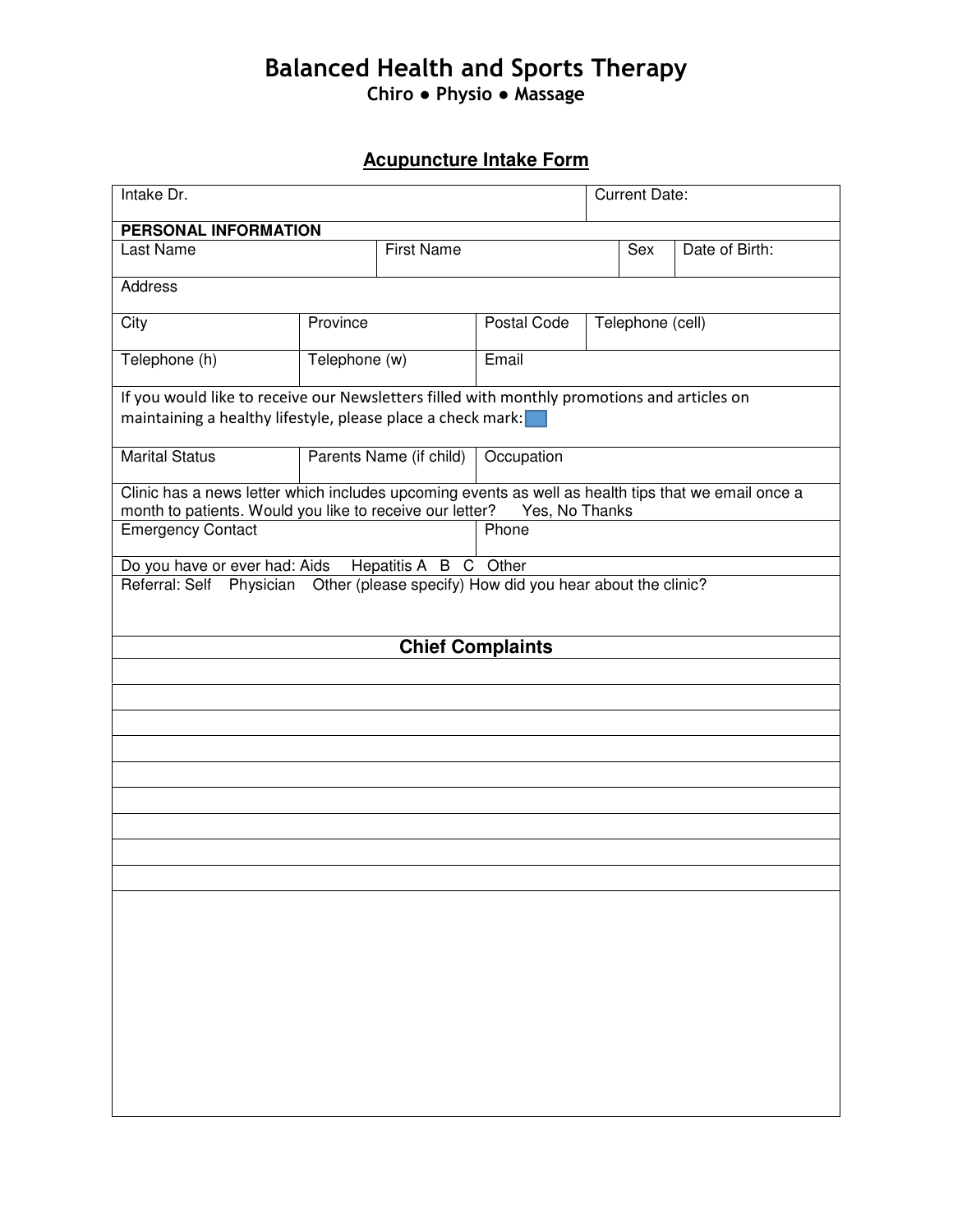## Balanced Health and Sports Therapy Chiro ● Physio ● Massage

| childhood)<br>Allergies<br>Family History of Health Problems<br>Currents Medications (Include: Drug name, dose, frequency taken, for how long, reason)<br>Current Supplements (Include: Supplement name, dose, frequency taken, for how long, reason) |                                                                                                    |
|-------------------------------------------------------------------------------------------------------------------------------------------------------------------------------------------------------------------------------------------------------|----------------------------------------------------------------------------------------------------|
|                                                                                                                                                                                                                                                       | Previous Medical History (Include: Previous illness name and dates, surgeries, traumas, illness in |
|                                                                                                                                                                                                                                                       |                                                                                                    |
|                                                                                                                                                                                                                                                       |                                                                                                    |
|                                                                                                                                                                                                                                                       |                                                                                                    |
|                                                                                                                                                                                                                                                       |                                                                                                    |
|                                                                                                                                                                                                                                                       |                                                                                                    |
|                                                                                                                                                                                                                                                       |                                                                                                    |
|                                                                                                                                                                                                                                                       |                                                                                                    |
|                                                                                                                                                                                                                                                       |                                                                                                    |
|                                                                                                                                                                                                                                                       |                                                                                                    |
|                                                                                                                                                                                                                                                       |                                                                                                    |
|                                                                                                                                                                                                                                                       |                                                                                                    |
|                                                                                                                                                                                                                                                       |                                                                                                    |
|                                                                                                                                                                                                                                                       |                                                                                                    |
|                                                                                                                                                                                                                                                       |                                                                                                    |
|                                                                                                                                                                                                                                                       |                                                                                                    |
|                                                                                                                                                                                                                                                       |                                                                                                    |
|                                                                                                                                                                                                                                                       |                                                                                                    |
|                                                                                                                                                                                                                                                       |                                                                                                    |
|                                                                                                                                                                                                                                                       |                                                                                                    |
|                                                                                                                                                                                                                                                       |                                                                                                    |
|                                                                                                                                                                                                                                                       |                                                                                                    |
|                                                                                                                                                                                                                                                       |                                                                                                    |
|                                                                                                                                                                                                                                                       |                                                                                                    |
|                                                                                                                                                                                                                                                       |                                                                                                    |
|                                                                                                                                                                                                                                                       |                                                                                                    |
|                                                                                                                                                                                                                                                       |                                                                                                    |
|                                                                                                                                                                                                                                                       |                                                                                                    |
|                                                                                                                                                                                                                                                       |                                                                                                    |
|                                                                                                                                                                                                                                                       |                                                                                                    |
|                                                                                                                                                                                                                                                       |                                                                                                    |
|                                                                                                                                                                                                                                                       |                                                                                                    |
|                                                                                                                                                                                                                                                       |                                                                                                    |
|                                                                                                                                                                                                                                                       |                                                                                                    |
|                                                                                                                                                                                                                                                       |                                                                                                    |
|                                                                                                                                                                                                                                                       |                                                                                                    |
|                                                                                                                                                                                                                                                       |                                                                                                    |
|                                                                                                                                                                                                                                                       |                                                                                                    |
|                                                                                                                                                                                                                                                       |                                                                                                    |
|                                                                                                                                                                                                                                                       |                                                                                                    |
|                                                                                                                                                                                                                                                       |                                                                                                    |
|                                                                                                                                                                                                                                                       |                                                                                                    |
|                                                                                                                                                                                                                                                       |                                                                                                    |
|                                                                                                                                                                                                                                                       |                                                                                                    |
|                                                                                                                                                                                                                                                       |                                                                                                    |
|                                                                                                                                                                                                                                                       |                                                                                                    |
|                                                                                                                                                                                                                                                       |                                                                                                    |
|                                                                                                                                                                                                                                                       |                                                                                                    |
|                                                                                                                                                                                                                                                       |                                                                                                    |
|                                                                                                                                                                                                                                                       |                                                                                                    |
|                                                                                                                                                                                                                                                       |                                                                                                    |
|                                                                                                                                                                                                                                                       |                                                                                                    |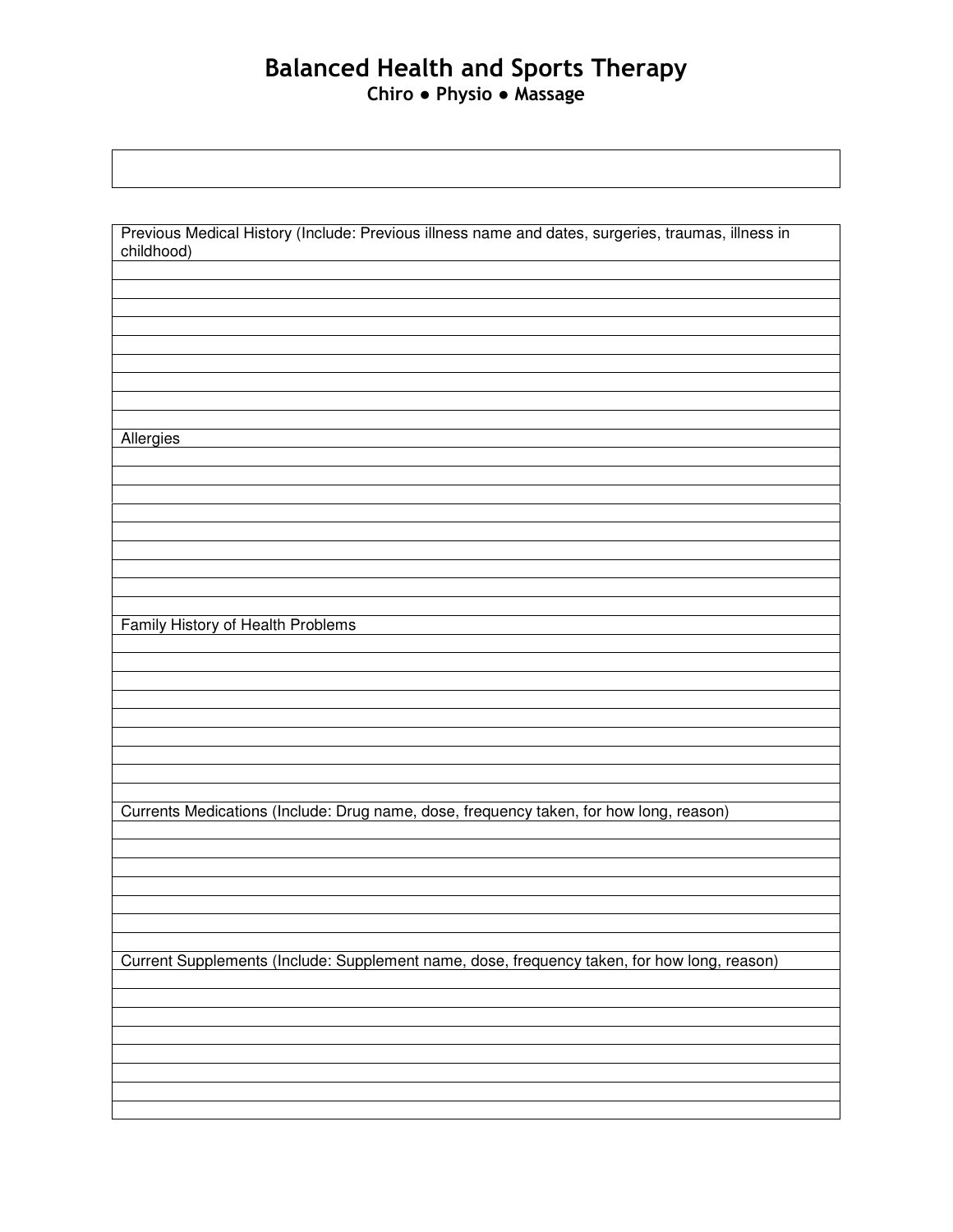## Balanced Health and Sports Therapy Chiro ● Physio ● Massage

| <b>LIFESTYLE</b>                                                                            |
|---------------------------------------------------------------------------------------------|
| Living Environment: ___ Dry; ___ Damp                                                       |
| Favorite Food and Drink Type: Sour; Cour; Sweet; Coulty; Creasy; Copicy                     |
| Do you drink: ___ Coffee (No. __ cups); ___ Cold Drinks; ___ Warm Drinks                    |
| Do you use any of the following? ___ Cigarettes; ___ Alcohol; ___ Recreation Drugs          |
| What are your major sources of stress?                                                      |
| Are you frequently in a state of: ___ fear; ___ worry; ___ anger; ___ sadness; ___ anxiety? |
| Please comment on your level of exercise (Type & Frequency)                                 |
|                                                                                             |
|                                                                                             |
| Please indicate on the diagram where you are experiencing pain:                             |
|                                                                                             |
|                                                                                             |
|                                                                                             |
|                                                                                             |
|                                                                                             |
|                                                                                             |
|                                                                                             |
|                                                                                             |
|                                                                                             |
|                                                                                             |
|                                                                                             |
|                                                                                             |
|                                                                                             |
|                                                                                             |
|                                                                                             |
|                                                                                             |
|                                                                                             |
|                                                                                             |
|                                                                                             |